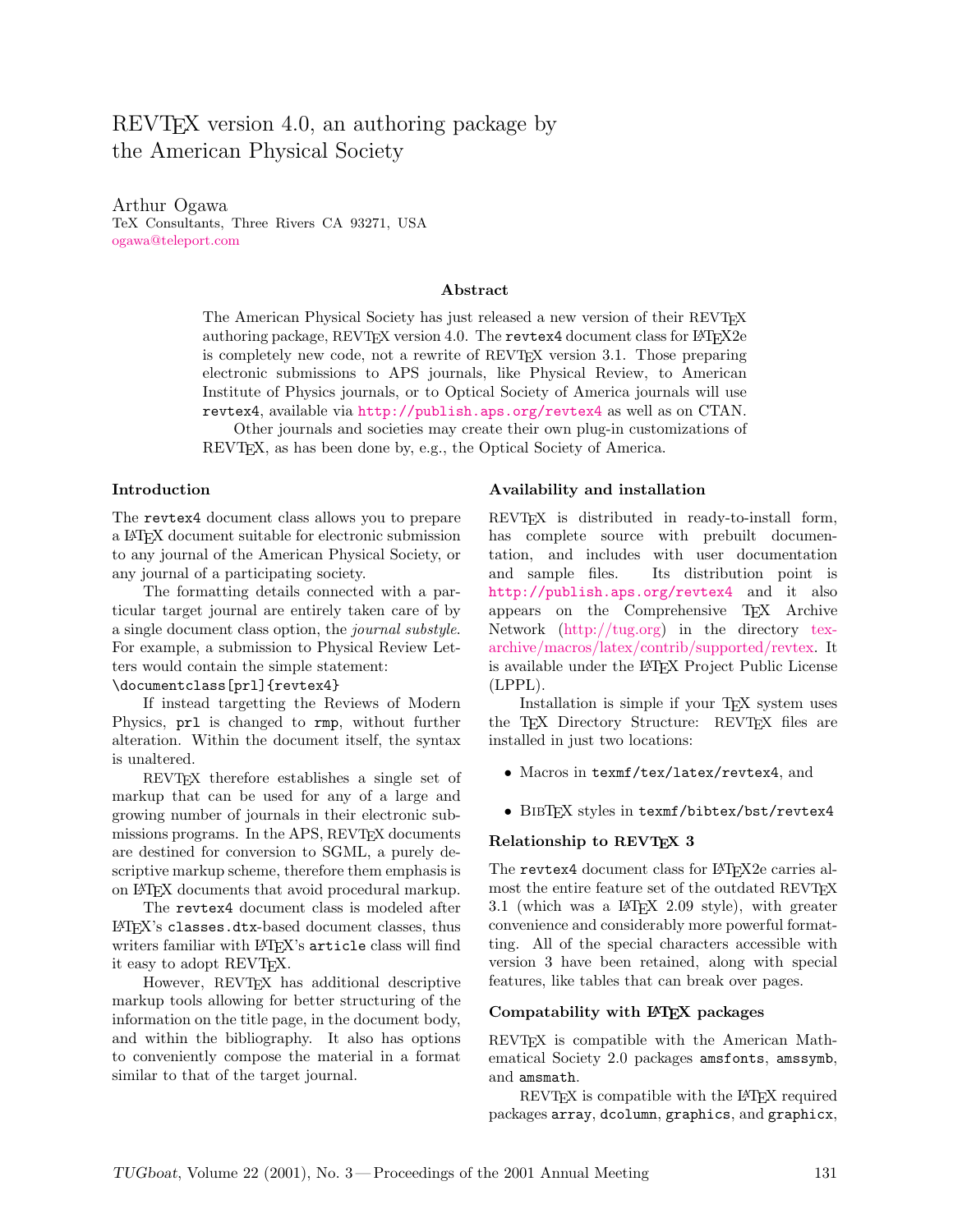as well as such popular LATEX extensions as url and hyperref.

Other well-behaved LATEX packages are likely to be compatible with revtex4. However, compatability will be problematic with packages that extend LATEX in ways already provided for by REVTEX.

REVT<sub>F</sub>X is *not* compatible with the packages multicol, cite, endfloat, and float.

REVT<sub>F</sub>X is compatable with the longtable package, and besides repairing some of that venerable package's bugs, extends it to work properly in a two-column page layout: you can create tables that break over columns if need be.

## Extra convenience in formatting

Title page information, in the past restricted to, e.g., \title, \author, and \thanks, now accomodate in a descriptive way all of the required features of academic journals, such as \collaboration, \email, \altaffiliation, \homepage, and \affiliation. This novel feature originated with David P. Carlisle.

The revtex4 class is capable of all of the features of LATEX's twocolumn option, but additionally allows switching to- or from a one-column page layout anywhere on the page. There is an environment, \begin{widetext}, expressly for the purpose of presenting extra-wide math displays that interrupt a two-column layout.

A number of bugs in LATEX have been fixed, among them the infamous \begin{eqnarray} spacing problem.

Patrick Daly's natbib package is always loaded by revtex4, and his custom-bib package has been used in the preparation of BibTEX styles for APS journals. If you have been using BIBTEX or natbib, you will find REVTEX a familiar environment.

### Power under the hood

The revtex4 class incorporates two new extensions to the L<sup>AT</sup>FX kernel, 1txutil and 1txgrid, which are available separately for public use under the LPPL. The latter package, based on the work of William E. Baxter, provides a completely rewritten output routine for LATEX, one that has far fewer limitations, and which fixes many of IATEX's bugs.

## Adaptability

The revtex4 class's use extends far beyond APS and OSA journals; participants in our beta testing program have employed it for submissions to other journals and for the production of monographs, conference proceedings, and more. Also, the revtex4 document class provides an extensible architecture for other societies and journals to use: all of its APS-specific features are collected into a "sub-package", called aps.rtx. Anyone wishing to customize revtex4 to their own journal is encouraged to write their own .rtx file.

## Class options

The document class options of REVTEX are organized into three categories.

Society and Journal substyles An option such as prl specifies the target journal of your document. For most purposes, specifying the journal is sufficient, with no other options needed. At present revtex4 has about a dozen journal substyles.

Processing options REVT<sub>FX</sub>'s option preprint declares that the document should be formatted appropriate to copyediting, with generous leading, larger fonts, and wide margins. An alternative, twocolumn, implies closer adherence to the journal's typeset appearance. Another, lengthcheck, attempts an even closer adherence, to the point of allowing you to make a good prediction of the number of pages for the published article.

Simple options The option bibnotes specifies that title block notes (otherwise formatted as footnotes on the title page) are to appear within the bibliography, a choice common in APS journals. This option is *simple* in that it controls a single aspect of document processing.

Other simple options include footinbib, which directs footnotes into the bibliography, endfloats, which collects figures and tables at the end of the document (a format used in older preprint styles),

A large set of options exerts control over the way the title block is formatted. For instance, the groupedaddress option collects authors above a common affiliation set; alternatively superscriptaddress lists each individual affiliation just once, and ties an author to her related set of affiliations with a set of numerical superscripts, a format common in APS journals. There are several dozen simple options in revtex4.

In summary, a processing option will effectively invoke multiple simple options, and a journal substyle will invoke a set of such options appropriate to the target journal.

## Specifying the title page

After the \begin{document} statement, a simple document would have a set of title block statements like:

\title{My paper} \author{Me} \affiliation{% Domain University\\